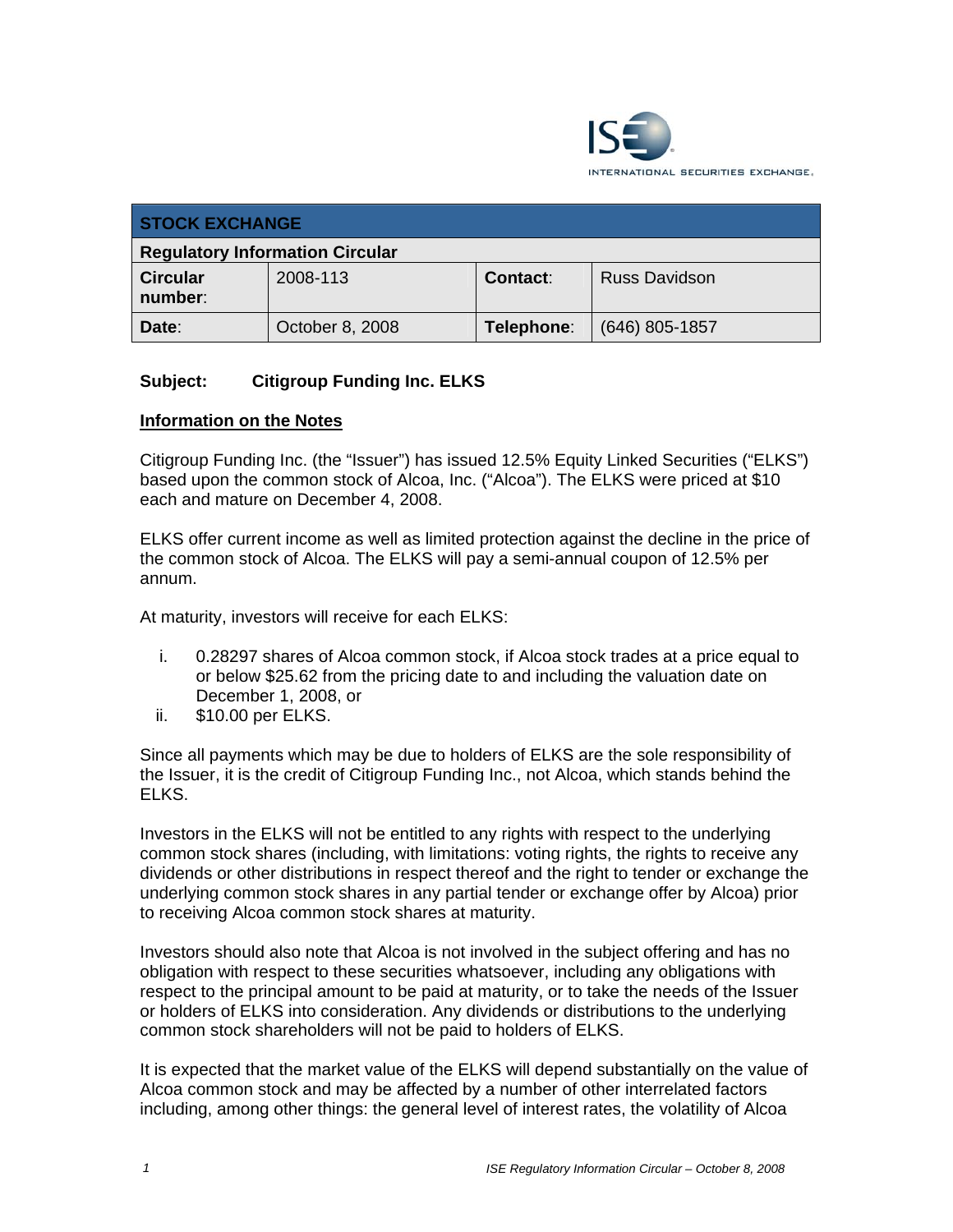common stock, the time remaining to maturity, the dividend yield of Alcoa common stock, and the credit ratings of the Issuer.

The Trustee for the securities is The Bank of New York.

Trading in the shares on ISE is on a UTP basis and is subject to ISE equity trading rules. The shares will trade from 9:00 a.m. until 4:00 p.m. Eastern Time. Equity Electronic Access Members ("Equity EAMs") trading the shares during the Pre-Market Session are exposed to the risk of the lack of the calculation or dissemination of underlying index value or intraday indicative value ("IIV"). For certain derivative securities products, an updated underlying index value or IIV may not be calculated or publicly disseminated in the Pre-Market hours. Since the underlying index value and IIV are not calculated or widely disseminated during Pre-Market hours, an investor who is unable to calculate implied values for certain derivative securities products during Pre-Market hours may be at a disadvantage to market professionals.

Equity EAMs also should review NASD Notice to Members 03-71 for guidance on trading these products. The Notice reminds members of their obligations to: (1) conduct adequate due diligence to understand the features of the product; (2) perform a reasonable-basis suitability analysis; (3) perform customer-specific suitability analysis in connection with any recommended transactions; (4) provide a balanced disclosure of both the risks and rewards associated with the particular product, especially when selling to retail investors; (5) implement appropriate internal controls; and (6) train registered persons regarding the features, risk and suitability of these products.

**This Regulatory Information Circular is not a statutory Prospectus. Equity EAMs should consult the Trust's Registration Statement, SAI, Prospectus and the Fund's website for relevant information.**